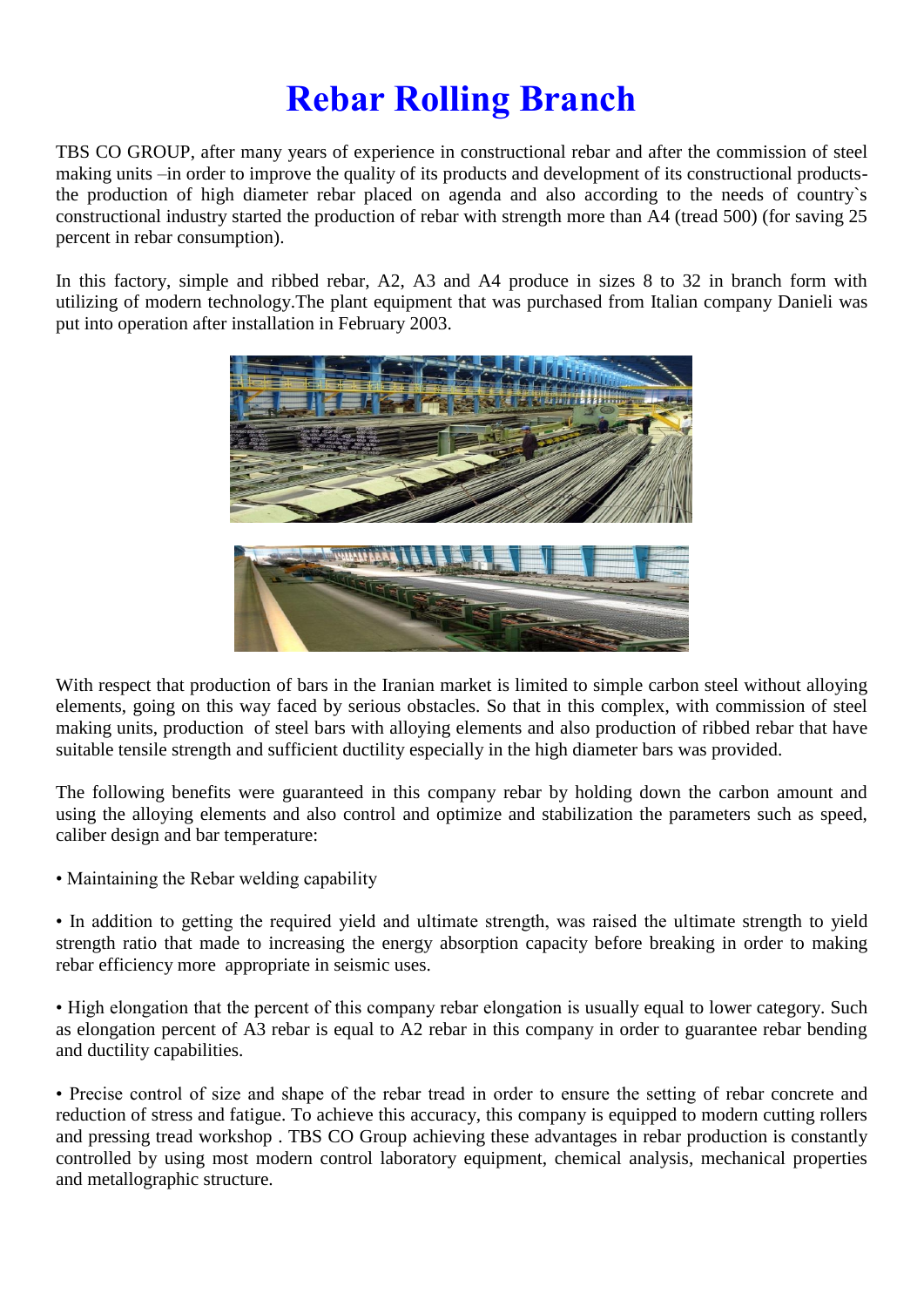### **Rebar Rolling Clough line**

TBSTrading Steel company that was founded with the aim of producing portfolio of industrial and constructional rebar and supply of raw material of wire industrial units, after the commissioning of the rebar rolling branch factory in order to eliminate the needs of downstream steel industries and also to develop exports, inaugurated the largest and most modern factory of clough production of country that was constructed by SMS German group with the implementation of the second phase of rolling factories and added a variety of constructional and industrial wire to its product portfolio.



In Rebar Rolling Clough line, A2and A3 ribbed rebar, simple rebar, industrial and tensile wire produce in Clough form in different sizes from 5.5 to 16, in order to be used for downstream industries for producing the following products:

- Constructional rebar
- Truss and joist
- Towing wire
- Barbed wire
- Metal chains
- Nails and Screws and Rivet
- Bead Wire and Wire used in rubber industry
- Electrodes and welding industries
- Fence lace and fence and gabion
- Springs industries
- Other downstream steal and transforming steel
- Free cutting steel

In this factory, used controlled cooling system to achieve mechanical properties and metallographic structure that customer desired.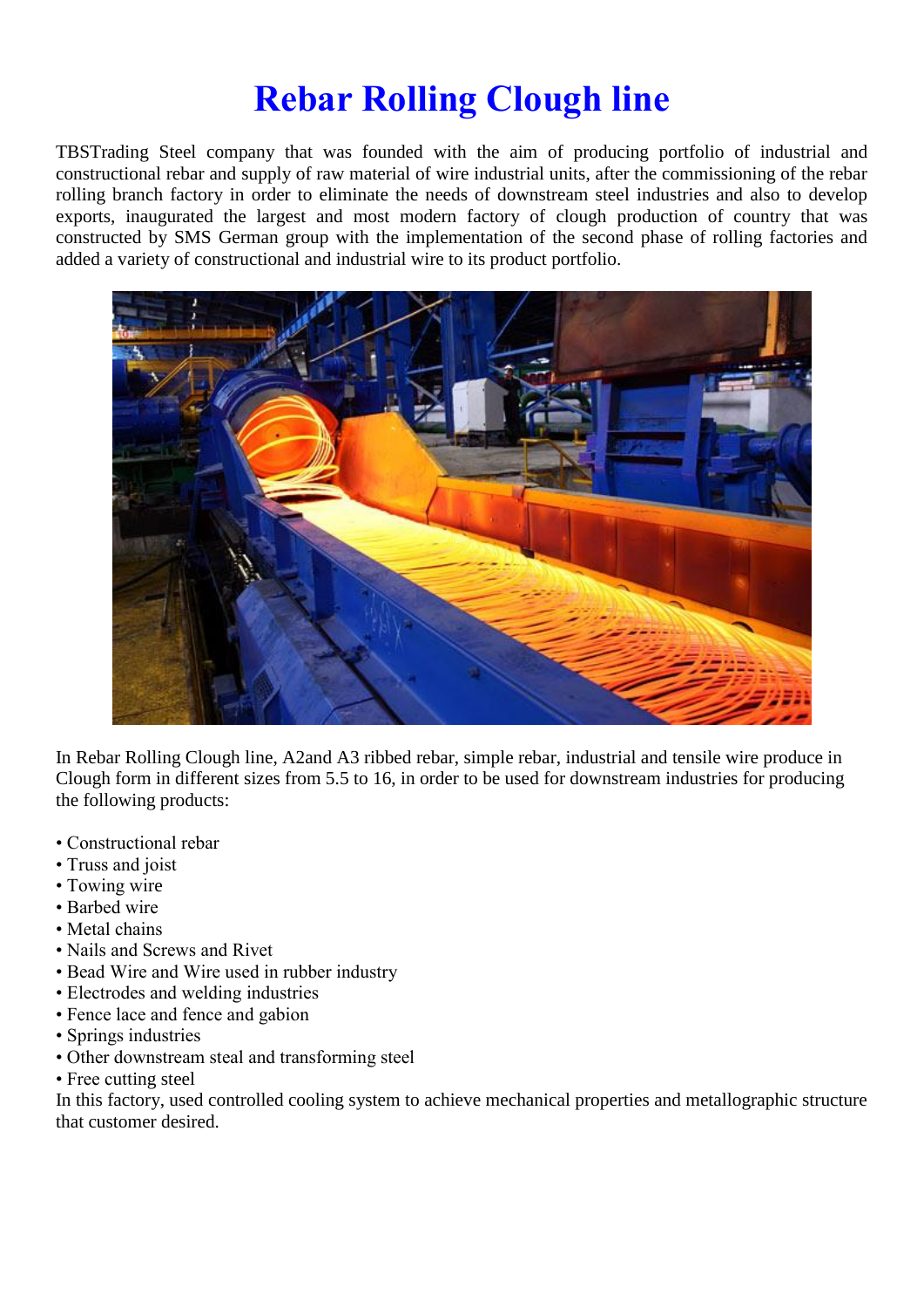### **Ribbed bars technical information**

According to 3132 national standard of Iran in these grades:

- Simple rebar 240 in diameters of 8 to 32 mm in branch form and 8 to 16 mm in 1500-2000 kilos cloughs.
- Tread 340 (A2) in diameters of 8 to 16 mm in 1500-2000 kilos Cloughs.
- Tread 350 (A2) in diameters of 8 to 16 mm in 1500-2000 kilos Cloughs.
- Tread 400 (A3) in diameters of 8 to 16 mm in branch form and 8 to 16 mm in 1500-2000 kilos Cloughs
- Tread 420 in diameters of 8 to 16 mm in branch form and 8 to 16 mm in 1500-2000 kilos Cloughs
- Tread 500 (A4) in diameters of 8 to 16 mm in 1500-2000 kilos Cloughs.
- Tread 520 in diameters of 8 to 16 mm in 1500-2000 kilos Cloughs

|                          |                       | rebar weight |
|--------------------------|-----------------------|--------------|
| the weight of a 12 meter | weight / length(kg/m) | nominal      |
| branch(kg)               |                       | diameter(mm) |
| 4.75                     | 0.395                 | 8            |
| 7.4                      | 0.616                 | 10           |
| 10.65                    | 0.888                 | 12           |
| 14.5                     | 1.21                  | 14           |
| 18.7                     | 1.56                  | 16           |
| 24                       | 2                     | 18           |
| 29.6                     | 2.47                  | 20           |
| 35.7                     | 2.98                  | 22           |
| 45.6                     | 3.8                   | 25           |
| 58                       | 4.83                  | 28           |
| 75.7                     | 6.31                  | 32           |

|                                   |                 |                                                        |                                            |                                    |     |                                       | mechanical properties                                  |
|-----------------------------------|-----------------|--------------------------------------------------------|--------------------------------------------|------------------------------------|-----|---------------------------------------|--------------------------------------------------------|
| Iminimum<br>elongation<br>percent |                 | ratio of tensile<br>strength to high<br>yield strength | minimum tensile (newton/square<br>strength | high yield strength<br>millimeter) |     | rebar type<br>(according<br>to market | Irebar<br>type<br>(according<br>to<br>national<br>3132 |
| A10                               | A5              |                                                        |                                            | حداكثر                             |     | equivalent)<br>حداقل                  | standard):                                             |
| 18                                | 25              |                                                        | 360                                        |                                    | 240 | A1                                    | س240                                                   |
| 15                                | 18              |                                                        | 500                                        |                                    | 340 | A2                                    | 340zT                                                  |
|                                   | 17              |                                                        | 500                                        | 455                                | 350 |                                       | 350zT                                                  |
| 12                                | 16              | 1.25                                                   | 600                                        |                                    | 400 | Aз                                    | 1ج004                                                  |
|                                   | 16              |                                                        | 600                                        | 545                                | 420 |                                       | ¶ج420                                                  |
|                                   | 10 <sup>1</sup> |                                                        | 650                                        |                                    | 500 | A4                                    | $500 \, \text{F}$                                      |
|                                   | 13              |                                                        | 690                                        | 675                                | 520 |                                       | آج520                                                  |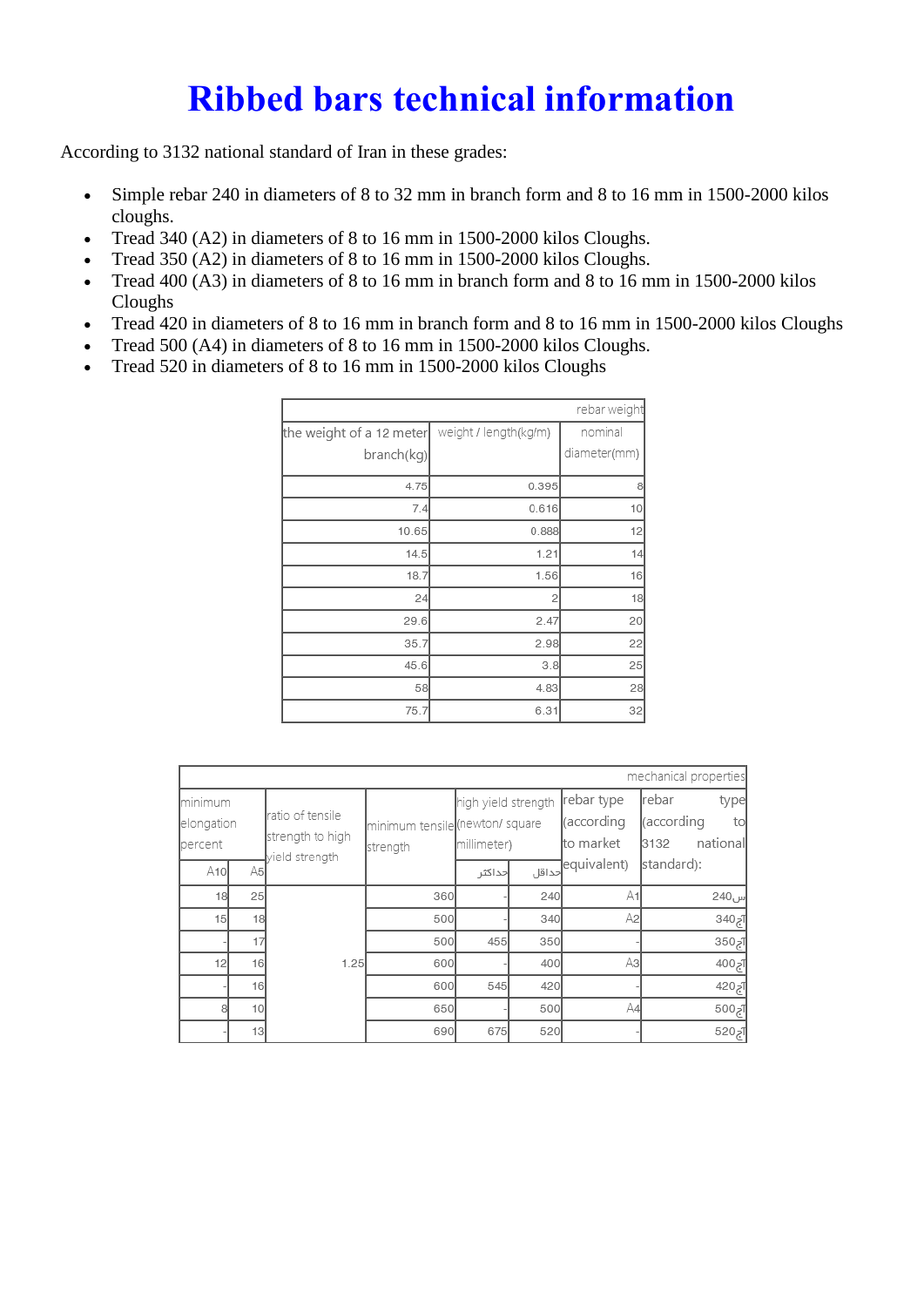# **Clough Rebar technical information**

mass and dimensions of industrial wire:

| diameter<br>(mm) | tolerance(mm) | weight / length | section surface<br>(kg/m) area(mm2) |
|------------------|---------------|-----------------|-------------------------------------|
| 5.5              |               | 0.187           | 23.76                               |
| 6                |               | 0.222           | 28.27                               |
| 6.5              |               | 0.26            | 33.18                               |
|                  |               | 0.302           | 38.48                               |
| 7.5              |               | 0.347           | 44.18                               |
| 8                |               | 0.395           | 50.26                               |
| 8.5              |               | 0.445           | 56.74                               |
| 9                |               | 0.499           | 63.62                               |
| 9.5              | $0.4 +$       | 0.556           | 70.88                               |
| 10               |               | 0.617           | 78.54                               |
| 11               |               | 0.746           | 95.03                               |
| 12               |               | 0.888           | 113.1                               |
| 13               |               | 1.04            | 132.7                               |
| 14               |               | 1.21            | 153.9                               |
| 15               |               | 1.39            | 176.7                               |
| 16               |               | 1.58            | 201.1                               |

:mass and dimensions of industrial wire

packing: in clough form in 1500 and 2000 kilos

#### **Cold heading quality steel**

| <b>SAE</b>       | Steel no | <b>DIN</b>       |               |            | chemical mixture |             |      |         |
|------------------|----------|------------------|---------------|------------|------------------|-------------|------|---------|
|                  |          |                  | $\mathcal{C}$ | Si         | Mn               | <b>Smax</b> | Pmax | other   |
| <b>SAE 1006</b>  | 1.0313   | C <sub>7</sub> D | $\leq 0.08$   |            | $0.2 - 0.4$      | 0.03        | 0.03 |         |
| <b>SAE 1008</b>  | 1.0330   | DC01             | $\leq 0.1$    |            | $0.3 - 0.5$      | 0.03        | 0.03 |         |
| <b>SAE 1010</b>  | 1.0301   | C10              | $0.08 - 0.13$ |            | $0.3 - 0.6$      | 0.03        | 0.03 |         |
| <b>SAE 1015</b>  | 1.0413   | C15D             | $0.13 - 0.18$ |            | $0.3 - 0.6$      | 0.03        | 0.03 |         |
| <b>SAE 1018</b>  |          | Ξ.               | $0.14 - 0.20$ |            | $0.6 - 0.9$      | 0.03        | 0.03 |         |
| <b>SAE 1020</b>  | 1.0402   | C <sub>22</sub>  | $0.18 - 0.23$ |            | $0.3 - 0.6$      | 0.03        | 0.03 |         |
| <b>SAE 1021</b>  |          |                  | $0.17 - 0.23$ |            | $0.6 - 0.9$      | 0.03        | 0.03 |         |
| <b>SAE 1025</b>  | 1.1158   | CK25             | $0.22 - 0.28$ |            | $0.3 - 0.6$      | 0.03        | 0.03 |         |
| <b>SAE 1033</b>  | 1.1146   | 30Mn4            | $0.3 - 0.36$  |            | $0.7 - 1$        | 0.03        | 0.04 |         |
| <b>SAE 1035</b>  | 1.1181   | <b>CK35</b>      | $0.32 - 0.39$ | $\leq 0.4$ | $0.5 - 0.8$      | 0.03        | 0.03 |         |
| <b>SAE 1045</b>  | 1.1191   | <b>CK45</b>      | $0.42 - 0.5$  | $\leq 0.4$ | $0.5 - 0.8$      | 0.03        | 0.03 |         |
| <b>SAE 10B21</b> |          |                  | $0.17 - 0.23$ | $\leq 0.2$ | $0.6 - 0.9$      | 0.03        | 0.03 | B:0.002 |
| <b>SAE 10B38</b> |          |                  | $0.34 - 0.38$ | $\leq 0.2$ | $0.6 - 0.9$      | 0.03        | 0.03 | B:0.004 |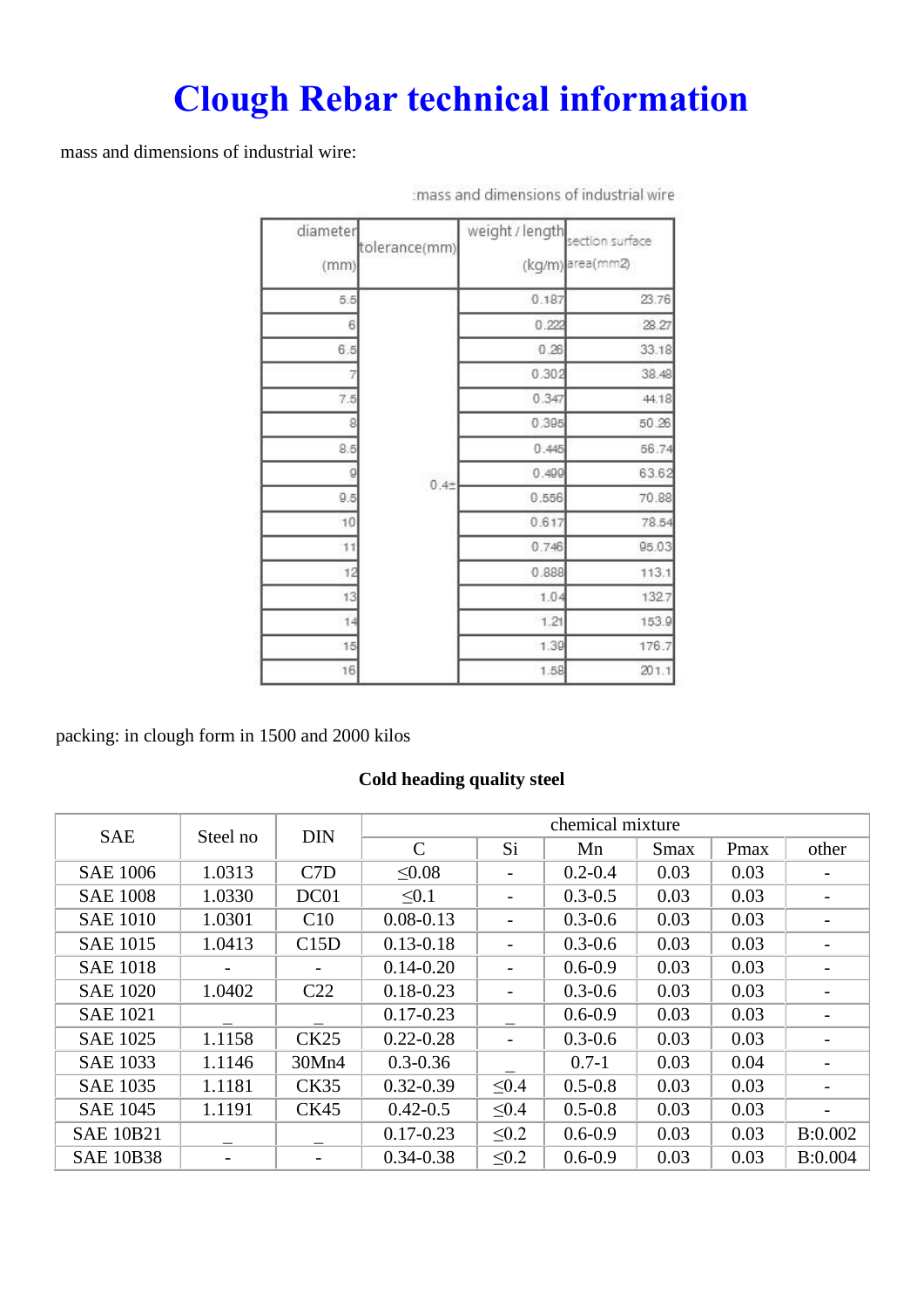#### **Wire for welding electrode and welding wire according to the standards**

- Japan Standard JIS G3503
- Germany standard DIN 17145

or other standards in accordance with customer requirements

| <b>Steel</b> | <b>Steel</b>     |               |               |               |              |              |             |             |             |
|--------------|------------------|---------------|---------------|---------------|--------------|--------------|-------------|-------------|-------------|
| number       | mark             | $\mathsf{C}$  | Mn            | Si            | P            | S            | Cr          | Ni          | Cu          |
| 1.0323       | USD7             | $0.05 - 0.09$ | $0.4 - 0.6$   | ≤0.03         | $\leq 0.025$ | $\leq$ 0.025 | $\leq 0.12$ | $\leq 0.12$ | $\leq 0.17$ |
| 1.0324       | RSD7             | $0.05 - 0.1$  | $0.35 - 0.55$ | $0.05 - 0.1$  | $\leq 0.025$ | $\leq 0.025$ | $\leq 0.12$ | $\leq 0.12$ | $\leq 0.17$ |
| 1.5112       | 10MnSi5<br>(SG1) | $0.07 - 0.11$ | 1.03-1.27     | $0.55 - 0.75$ | $\leq 0.020$ | ≤0.020       | $\leq 0.12$ | $\leq 0.12$ | $\leq 0.17$ |
| 1.5125       | 11MnSi6<br>(SG2) | $0.07 - 0.14$ | $1.3 - 1.6$   | $0.7 - 1$     | $\leq 0.020$ | $≤0.020$     | $\leq 0.12$ | $\leq 0.12$ | $\leq 0.17$ |
| 1.5130       | 10MnSi7<br>(SG3) | $0.06 - 0.13$ | $1.6 - 1.9$   | $0.85 - 1.2$  | $≤0.020$     | $\leq 0.020$ | $\leq 0.12$ | $\leq 0.12$ | $\leq 0.17$ |
| 1.0492       | 11Mn4Si<br>(S2)  | $0.07 - 0.15$ | $0.8 - 1.2$   | $≤0.15$       | $\leq 0.025$ | $\leq 0.025$ | $\leq 0.12$ | $\leq 0.12$ | $\leq 0.17$ |
|              | SWRY11           | $\leq 0.09$   | $0.35 - 0.65$ | $\leq 0.03$   | $\leq 0.020$ | $\leq 0.020$ | N/S         | N/S         | ≤0.20       |
|              | SWRY21           | $0.06 - 0.1$  | $0.35 - 0.65$ | $\leq 0.03$   | $\leq 0.020$ | ≤0.020       | N/S         | N/S         | $≤0.20$     |

### **High carbon steel wire**

This wire used for production of springs, tire bead, steel ropes, High –voltage cables, pre stressed wire and presented according to SAE, JIS, DIN, ATMS standards or other standards in accordance with customer requirements.

|                 |                          |            |               |               |               |          |          |                          | chemical mixture |                          |
|-----------------|--------------------------|------------|---------------|---------------|---------------|----------|----------|--------------------------|------------------|--------------------------|
| steel<br>number | <b>DIN</b>               | <b>JIS</b> | $\mathsf{C}$  | Si            | Mn            | P<br>max | S<br>max | Cr                       | Cu               | Ni                       |
| 1.0611          | C62                      | SWRH62A    | $0.6 - 0.65$  | $0.15 - 0.35$ | $0.5 - 0.8$   | 0.03     | 0.03     |                          |                  |                          |
|                 | $\overline{\phantom{a}}$ | SWRH62B    | $0.59 - 0.66$ | $0.15 - 0.35$ | $0.6 - 0.9$   | 0.03     | 0.03     | $\overline{\phantom{0}}$ |                  | -                        |
| 1.0603          | C67                      | SWRH67A    | $0.65 - 0.72$ | $0.1 - 0.3$   | $0.55 - 0.65$ | 0.03     | 0.03     | ٠                        | -                | $\overline{\phantom{a}}$ |
|                 | $\overline{\phantom{a}}$ | SWRH67B    | $0.64 - 0.71$ | $0.15 - 0.35$ | $0.6 - 0.9$   | 0.03     | 0.03     |                          |                  |                          |
| 1.0617          | C72                      | SWRH72A    | $0.7 - 0.75$  | $0.1 - 0.3$   | $0.5 - 0.8$   | 0.03     | 0.03     |                          |                  | -                        |
|                 | $\overline{\phantom{a}}$ | SWRH72B    | $0.69 - 0.76$ | $0.15 - 0.35$ | $0.6 - 0.9$   | 0.03     | 0.03     | $\overline{a}$           |                  |                          |
| 1.0620          | C78                      | SWRH77A    | $0.75 - 0.80$ | $0.15 - 0.35$ | $0.5 - 0.8$   | 0.03     | 0.03     |                          |                  |                          |
|                 |                          | SWRH77B    | $0.74 - 0.81$ | $0.15 - 0.35$ | $0.6 - 0.9$   | 0.03     | 0.03     |                          |                  |                          |
| 1.0626          | C82D                     |            | $0.8 - 0.85$  | $0.1 - 0.3$   | $0.5 - 0.8$   | 0.03     | 0.03     | $\leq 0.15$              | $\leq 0.25$      | $\leq 0.2$               |
|                 |                          | SWRH82B    | $0.79 - 0.86$ | $0.15 - 0.35$ | $0.6 - 0.9$   | 0.03     | 0.03     |                          |                  |                          |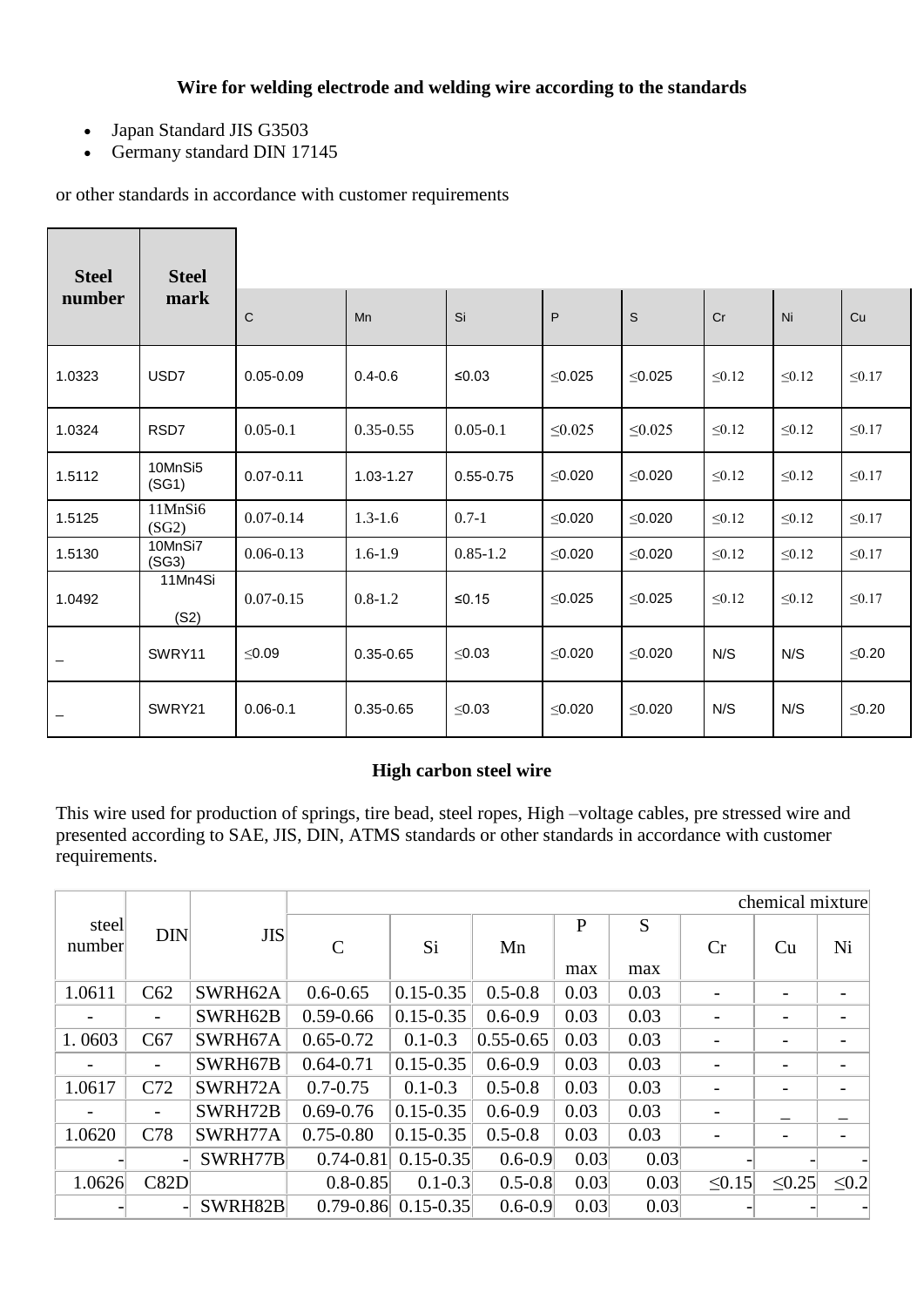Low steel carbon and constructional wire for tensile industries in order to producing lace, fence, barbed wire and …

|                 |            |                   |               |               |              |              |       | chemical mixture                 |
|-----------------|------------|-------------------|---------------|---------------|--------------|--------------|-------|----------------------------------|
| steel<br>number | <b>DIN</b> | <b>GOST</b>       | C             | $\vert$ Si    | Mn           | $\mathbf{P}$ | S     | Other                            |
|                 |            |                   |               |               |              | max          | max   |                                  |
| 1.0034          | RSt34-2    | ST <sub>2SP</sub> | $\leq 0.12$   | $\leq 0.2$    | $0.3 - 0.5$  | 0.035        | 0.035 |                                  |
| 1.0036          | USt37-2    | ST <sub>3KP</sub> | $\leq 0.17$   | $\leq 0.05$   | $0.3 - 0.5$  | 0.045        | 0.045 | $Ceq \leq 0.34$                  |
|                 |            |                   |               |               |              |              |       | $N \leq 0.007$                   |
| 1.0038          | RSt37-2    | ST <sub>3SP</sub> | $\leq 0.17$   | $0.06 - 0.15$ | $0.3 - 0.5$  | 0.045        | 0.045 | $Ceq \leq 0.34$                  |
|                 |            |                   |               |               |              |              |       | $N \leq 0.009$                   |
| 1.0116          | $St37-3$   | ST <sub>3SP</sub> | $0.12 - 0.17$ | $0.2 - 0.3$   | $0.45 - 0.7$ | 0.04         | 0.04  | $Ceq\leq 0.34$<br>$N \leq 0.009$ |
|                 |            |                   |               |               |              |              |       |                                  |
| 1.0419          | RSt44-2    |                   | $0.14 - 0.22$ | $0.15 - 0.35$ | $0.5 - 0.8$  | 0.045        | 0.045 | $Ceq\leq 0.4$                    |
|                 |            |                   |               |               |              |              |       | $N \leq 0.009$                   |
| 1.0144          | $St44-3$   |                   | $0.14 - 0.2$  | $0.2 - 0.35$  | $0.5 - 0.8$  | 0.04         | 0.04  | $Ceq\leq 0.4$<br>$N \leq 0.009$  |
|                 |            |                   |               |               |              |              |       |                                  |
| 1.0050          | $St50-2$   | ST5SP             | $0.25 - 0.35$ | $0.15 - 0.3$  | $0.5 - 0.8$  | 0.045        | 0.045 | $Ceq \le 0.48$                   |
|                 |            |                   |               |               |              |              |       | $N \leq 0.009$                   |
| 1.0060          | $St60-2$   | ST6SP             | $0.35 - 0.45$ | $0.15 - 0.3$  | $0.5 - 0.8$  | 0.045        | 0.045 | $N \leq 0.009$                   |
| 1.0070          | $St70-2$   |                   | $0.45 - 0.55$ | $0.15 - 0.3$  | $0.5 - 0.8$  | 0.045        | 0.045 | $N \leq 0.009$                   |

#### **Free Cutting Steel**

| steel  |                   |            |                   | chemical mixture                 |             |                                 |               |               |               |  |  |
|--------|-------------------|------------|-------------------|----------------------------------|-------------|---------------------------------|---------------|---------------|---------------|--|--|
| number | <b>DIN</b>        | <b>ASE</b> | <b>JIS</b>        | $\mathbf C$                      | <b>Si</b>   | Mn                              | ${\bf P}$     | S             | <b>Other</b>  |  |  |
|        | 9S20              |            |                   |                                  |             |                                 |               |               |               |  |  |
| 1.0711 |                   | 1112       | SUM <sub>21</sub> | $\leq 0.13$                      | $\leq 0.05$ | $0.6 - 1.2$                     | $0.07 - 0.12$ | $0.16 - 0.23$ |               |  |  |
|        | (9S20K)           |            |                   |                                  |             |                                 |               |               |               |  |  |
| 1.0715 | 11SMn30           | 1213       | <b>SUM22</b>      | $\leq 0.13$                      | $\leq 0.05$ | $0.9 - 1.3$                     | $0.07 - 0.12$ | $0.24 - 0.33$ |               |  |  |
|        | 9SMnPb28          |            |                   |                                  |             |                                 |               |               | Pb:           |  |  |
| 1.0718 |                   |            | 12L13 SUM22L      |                                  |             | $\leq$ 0.14 $\leq$ 0.05 0.9-1.3 | $\leq 0.11$   | $0.27 - 0.33$ |               |  |  |
|        | (11SMnPb30)       |            |                   |                                  |             |                                 |               |               | $0.15 - 0.35$ |  |  |
|        | 9SMn36            |            |                   |                                  |             |                                 |               |               |               |  |  |
| 1.0736 |                   | 1215       | <b>SUM25</b>      | $\leq 0.15$                      | $\leq 0.05$ | $1 - 1.5$                       | $0.07 - 0.10$ | $0.34 - 0.40$ |               |  |  |
|        | (11SMn37)         |            |                   |                                  |             |                                 |               |               |               |  |  |
|        | 9SMnPb36          |            |                   |                                  |             |                                 |               |               | Pb:           |  |  |
| 1.0737 |                   | 12L14      |                   |                                  |             | $\leq$ 0.15 $\leq$ 0.05 1.1-1.5 | $\leq 0.10$   | $0.34 - 0.40$ |               |  |  |
|        | (11SMnPb37)       |            |                   |                                  |             |                                 |               |               | $0.15 - 0.35$ |  |  |
| 1.0721 | 10S <sub>20</sub> | 1108       |                   | $0.07 - 0.13$                    |             | $\leq$ 0.4 0.7-1.1              | $\leq 0.06$   | $0.15 - 0.25$ |               |  |  |
| 1.0726 | 35S20             | 1140       |                   | $0.32 - 0.39$                    |             | $\leq$ 0.4 0.7-1.1              | $\leq 0.06$   | $0.15 - 0.25$ |               |  |  |
|        | 45S20             |            |                   |                                  |             |                                 |               |               |               |  |  |
| 1.0727 |                   | 1146       |                   | $0.42 - 0.5$ 0.1 - 0.3 0.7 - 1.1 |             |                                 | $\leq 0.06$   | $0.18 - 0.25$ |               |  |  |
|        | (46S20)           |            |                   |                                  |             |                                 |               |               |               |  |  |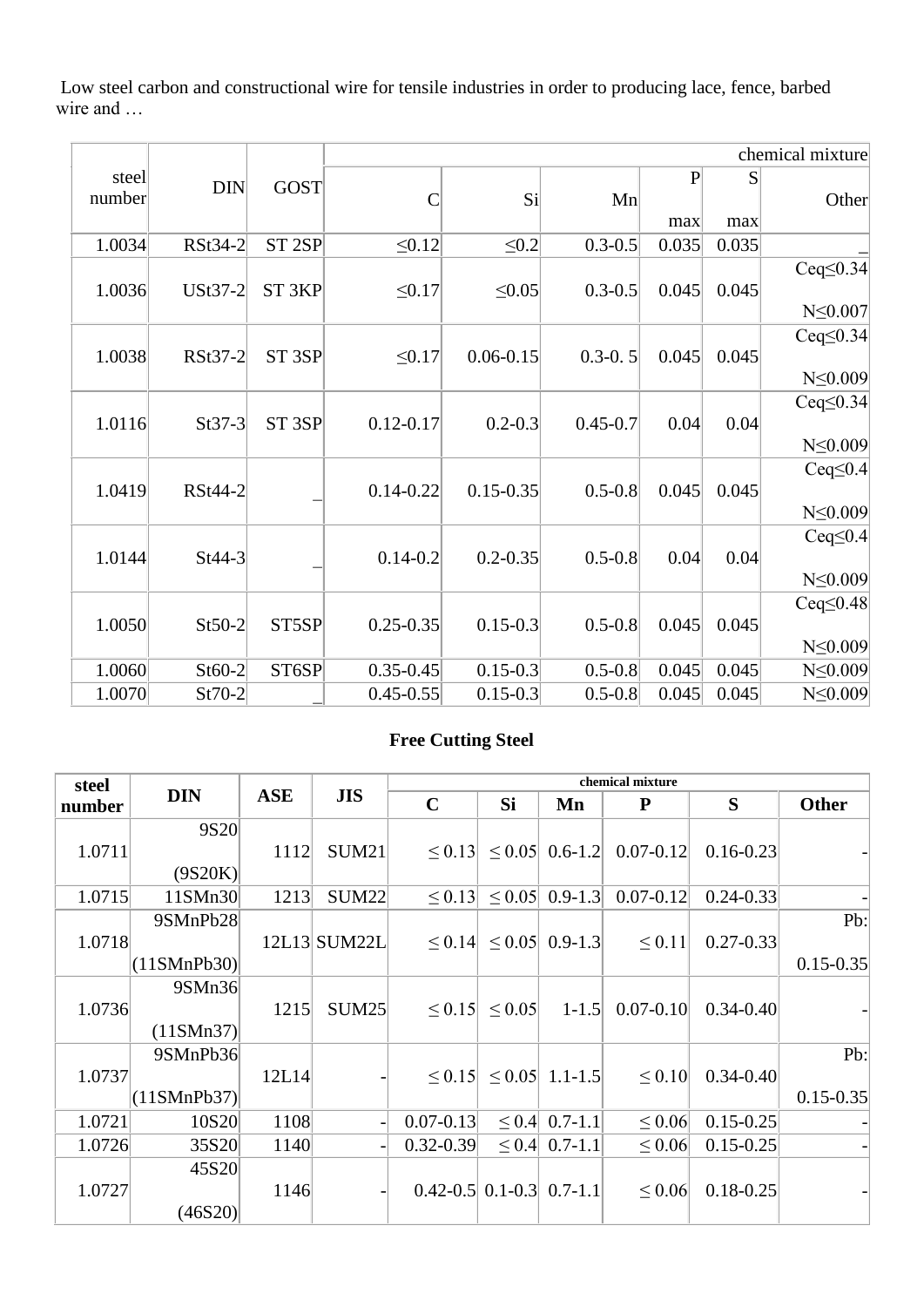## **Product List**

#### **Contact us for information on prices**

|                | <b>Branch rebar</b><br>rolling line    |                            |  |                            |                           |                           |              |              |                      |
|----------------|----------------------------------------|----------------------------|--|----------------------------|---------------------------|---------------------------|--------------|--------------|----------------------|
|                | No.                                    | <b>Type</b>                |  | <b>Nominal</b><br>diameter | Length<br>(m)             | weight of each<br>12m(Kg) |              | <b>Class</b> | <b>Stock</b>         |
|                | $\mathbf{1}$                           | Ribbed<br><b>Branch A2</b> |  | 8                          | 12                        | 4.75                      |              | Tread<br>340 | Factory              |
|                | $\overline{2}$                         | Ribbed<br><b>Branch A2</b> |  | 10                         | 12                        | 7.4                       |              | Tread<br>340 | Factory              |
|                | 3                                      | Ribbed<br>Branch A3        |  | 12                         | 12                        | 10.65                     |              | Tread<br>400 | Factory              |
|                | $\overline{4}$                         | Ribbed<br>Branch A3        |  | 14                         | 12                        | 14.5                      |              | Tread<br>400 | Factory              |
|                | 5                                      | Ribbed<br>Branch A3        |  | 16                         | 12                        | 18.7                      |              | Tread<br>400 | Factory              |
|                | 6                                      | Ribbed<br>Branch A3        |  | 18                         | 12                        | 24                        |              | Tread<br>400 | Factory              |
|                | $\overline{7}$                         | Ribbed<br>Branch A3        |  | 20                         | 12                        | 29.6                      |              | Tread<br>400 | Factory              |
|                | 8                                      | Ribbed<br>Branch A3        |  | 22                         | 12                        | 35.7                      |              | Tread<br>400 | Factory              |
|                | 9                                      | Ribbed<br>Branch A3        |  | 25                         | 12                        | 45.6                      |              | Tread<br>400 | Factory              |
|                | 10                                     | Ribbed<br>Branch A3        |  | 28                         | 12                        | 58                        |              | Tread<br>400 | Factory              |
|                | 11                                     | Ribbed<br>Branch A3        |  | 32                         | 12                        | 75.7                      |              | Tread<br>400 | Factory              |
| No.            | <b>Type</b>                            | <b>Nominal</b><br>diameter |  | Length $(m)$               | weight of each<br>12m(Kg) |                           | <b>Class</b> |              | <b>Stock</b>         |
| $\mathbf{1}$   | Ribbed Branch<br>A2                    | 8                          |  | 12                         | 4.75                      |                           | Tread<br>340 |              | Tehran<br>Storehouse |
| $\overline{2}$ | <b>Ribbed Branch</b><br>A2             | 10                         |  | 12                         | 7.4                       |                           | Tread<br>340 |              | Tehran<br>Storehouse |
| 3              | Ribbed<br>Branch A3                    | 12                         |  | 12                         | 10.65                     |                           | Tread<br>400 |              | Tehran<br>Storehouse |
| $\overline{4}$ | Ribbed<br>Branch A3                    | 14                         |  | 12                         | 14.5                      |                           | Tread<br>400 |              | Tehran<br>Storehouse |
| 5              | <b>Ribbed Branch</b><br>A <sub>3</sub> | 16                         |  | 12                         | 18.7                      |                           | Tread<br>400 |              | Tehran<br>Storehouse |
|                | Ribbed                                 |                            |  |                            |                           |                           | Tread        |              | Tehran               |

Ribbed<br>Branch A3 18 12 24 Tread<br>400

400

Storehouse

6